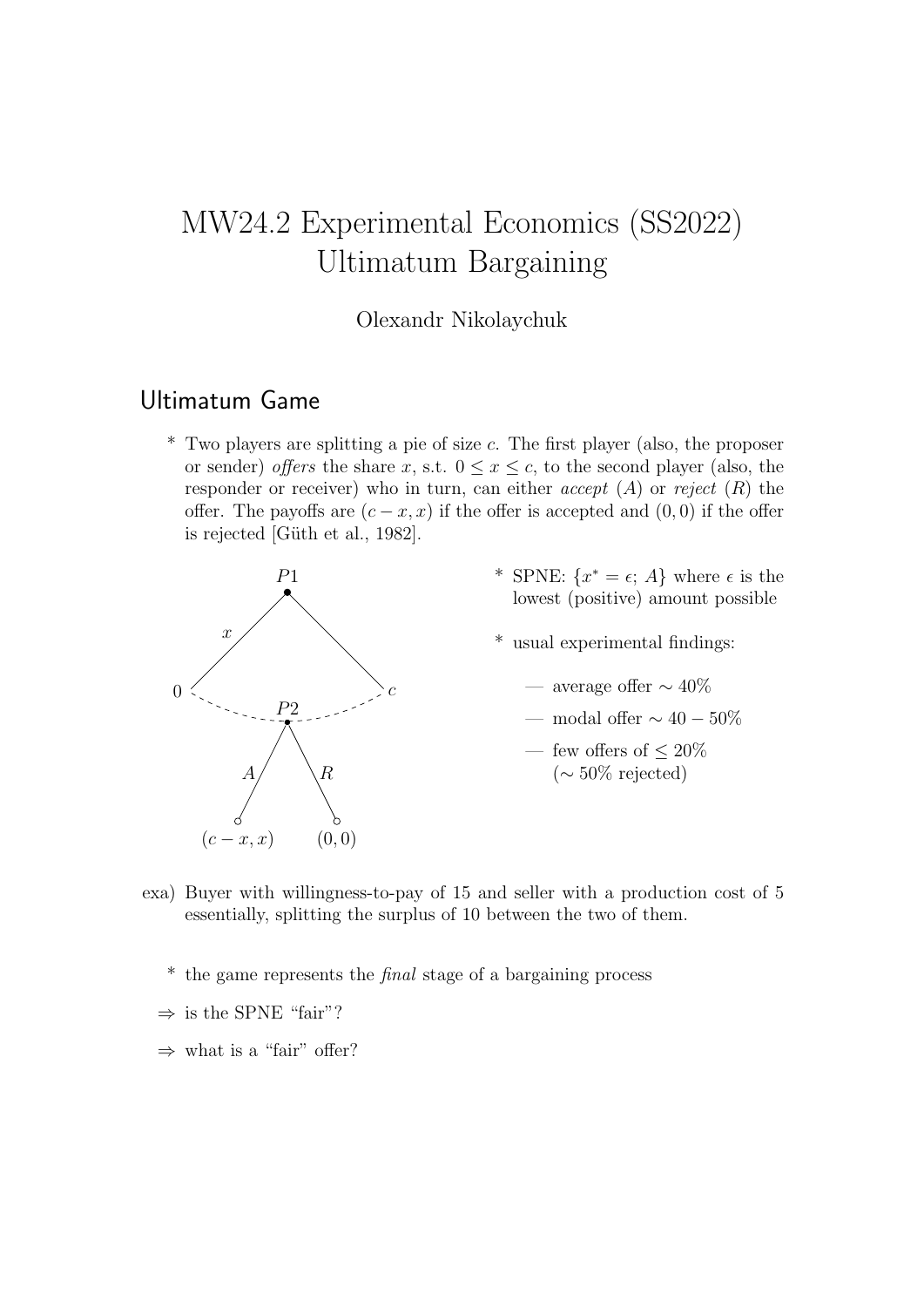## Güth et al. [1982]

- \* ultimatum game with various pie sizes and subject experience levels
- ⇒ virtually all offers above one DM, average offer ∼ 35%
- $\Rightarrow$  few rejections (albeit more by experienced subjects) [Tables 4–5]
- \* consistency check [7 DM only]:
	- submit the offer/demand both as the proposer and recipient
	- $\Rightarrow$  most exhibit more modest demands by offering 45% on average [Table 7]
	- $\Rightarrow$  15/37 consistent profiles; 5/37 conflicting profiles
	- $\Rightarrow$  7/15 consistent profiles suggest equal splits

### Related Games

- 1. Dictator game [Forsythe et al., 1994]
	- $\sim$  ultimatum sans the recipient move [technically, individual decision problem]
	- \* if subjects are motivated by fairness, the distributions of offers/transfers should be the same between the two games
	- $\Rightarrow$  transfers are positive but *lower* in the dictator game
	- $\Rightarrow$  "fairness" is more pronounced when it's free [Fig. 1]
	- \*\* usually, it is found that ∼60% subjects transfer ∼20% of their endowment

#### 2. Two-stage bargaining [Goeree and Holt, 2000]

- $\sim$  ultimatum game played *twice* with the players *switching the roles*
- $\sim$  usually, the pie shrinks from X to Y
- $\sim$  SPNE *outcome* is  $(X Y; Y; \text{game over in stage 1})$
- \* compare SPNE and egalitarian predictions across seven treatments by varying the pie size in the second stage and fixed subject payments (endowments) [Table 1]
- $\Rightarrow$  first stage offers turn out to be *negatively* related to the pie size in the second stage (also note the standard deviation) [Fig. 1]
- $\Rightarrow$  75% of initial offers accepted (as they tended to equalize the earnings)
- $\Rightarrow$  data are roughly consistent with a model where people care about relative earnings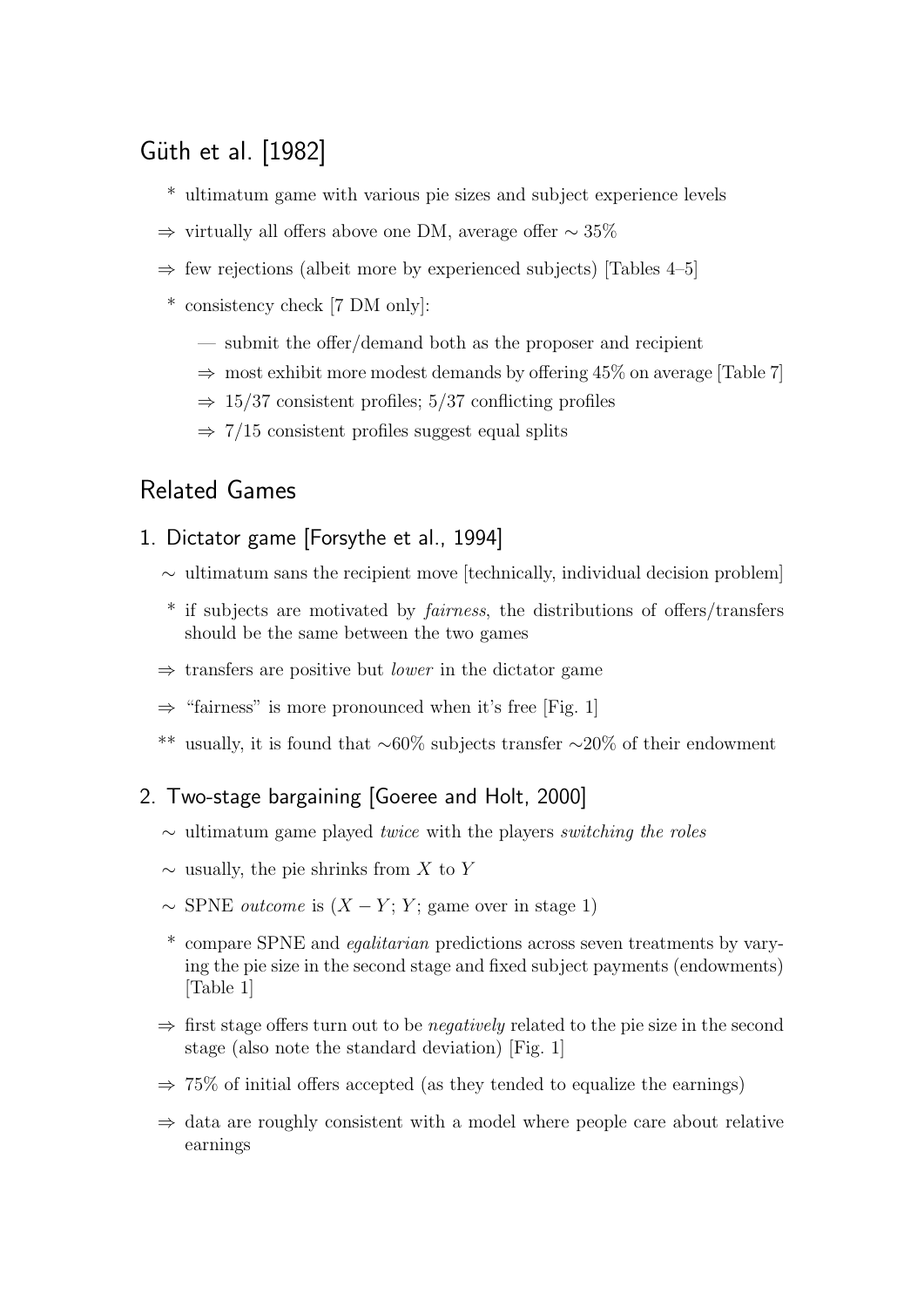## Ultimatum Bargaining

- \* tension between self-centered and other-regarding concerns ("fairness")
- \* potential explanation of subject behavior:
	- altruism
	- reciprocity
	- inequality aversion
	- difficulty understanding the game (e.g., demand effects, focal points)

 $\mathcal{L}$  $\overline{\mathcal{L}}$ 

 $\int$ 

other-regarding concerns

 $\Rightarrow$  rather susceptible to procedural details

### Demand effect  $\sim$  Bardsley [2008]<sup>1</sup>

- $\Rightarrow$  22/33 subjects give in the dictator game
- $\Rightarrow$  15/32 subjects give in the "taking" game

#### Demand effect ∼ Cherry et al. [2002]

- \* giving in dictator games could be due to the subjects dealing with "house money" and the experimenter watching
- \* 3 main treatments: baseline, earned, and double blind earned endowment
- $\Rightarrow$  transfers go down drastically [Fig. 1–2]

#### Focal points ∼ Binmore et al. [1985]

"...because they don't know how to play the game"

- \* two-stage bargaining;  $c_1 = 100$  and  $c_2 = 25$
- \* Game A recipients play as proposers in Game B
- $\Rightarrow$  modal opening offers of ~50% (Game A) and ~25% (Game B) [Fig. 1]
- $\Rightarrow$  recipients that saw low offers in Game A send low offers as proposers in Game B [Table 1]  $\rightarrow$  it's not about fairness!
- (!) the original instructions read<sup>2</sup>: "...You will be doing us a favour if you simply maximized your winnings"

<sup>&</sup>lt;sup>1</sup>Nicholas Bardsley. Dictator game giving: altruism or artefact? Experimental Economics, 11 (2):122–133, 2008

Also, see the lecture on the experimenter demand effect.

<sup>&</sup>lt;sup>2</sup>Again, see the lecture on the experimenter demand effect.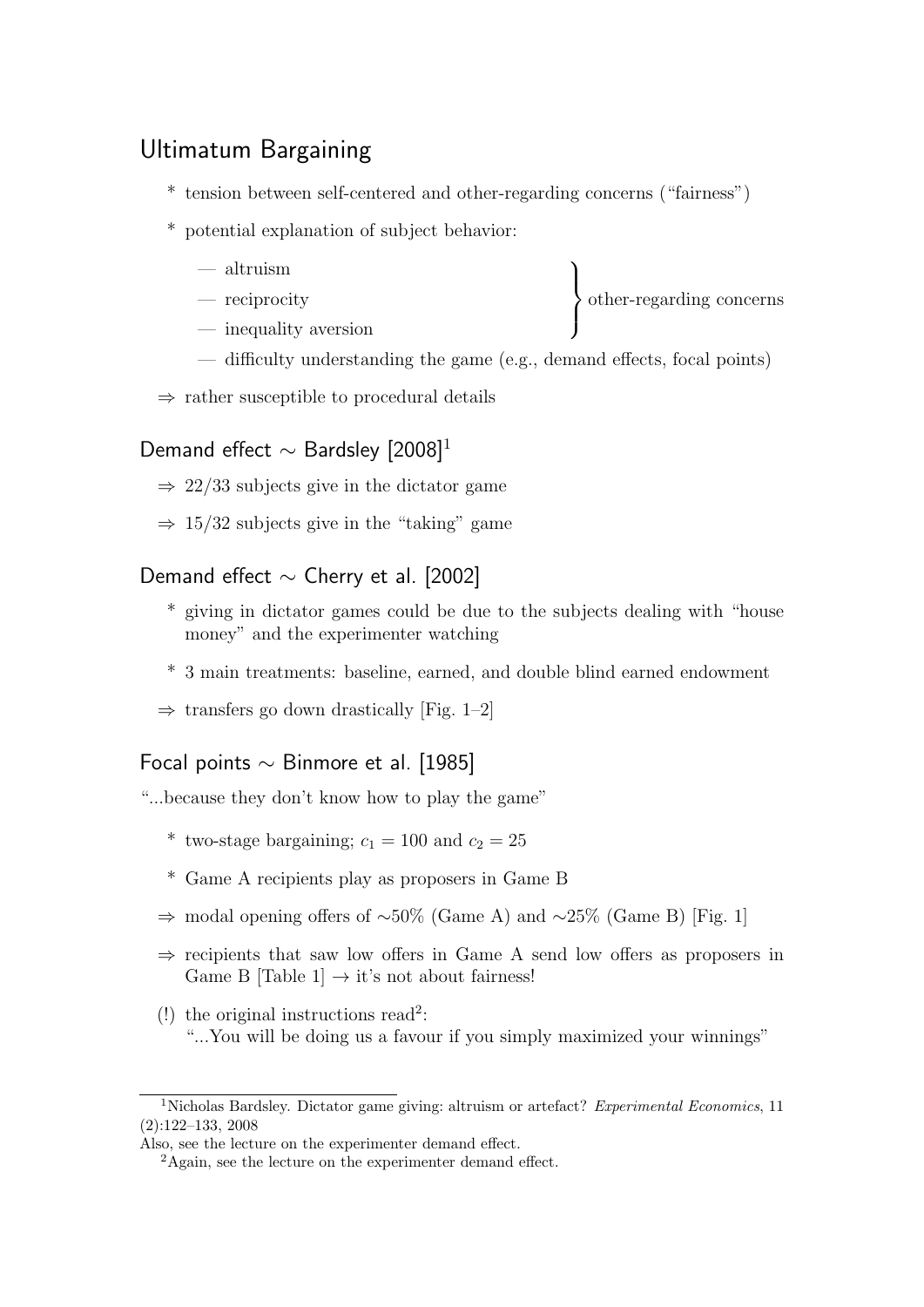### Classification of Other-Regarding Preferences

 $u_i = u_i(\pi_i, \pi_j, a_i, a_j) \sim$  general utility function of player *i*, where:  $\pi_i$  is own payoff,  $\pi_j$  is opponent payoff (for each opponent),  $a_i$  is own action, and  $a_j$  is opponent action (for each opponent)

- \*  $u_i = \pi_i \rightarrow$  (purely) selfish
- \*  $u_i = u_i(\pi_i, \pi_j)$  s.t.  $\frac{\partial u_i}{\partial \pi_j} > 0 \rightarrow$  altruistic
- \*  $u_i = u_i(\pi_i, \pi_j)$  s.t.  $\frac{\partial u_i}{\partial \pi_j} < 0 \rightarrow \text{spiteful}$
- \*  $u_i = \sum_k \pi_k \rightarrow$  *efficiency* (i.e., social welfare) maximizer
- \*  $u_i = min\{\pi_k\} \rightarrow max(i)min$  preferences
- <sup>\*</sup>  $u_i = u_i(\pi_i, \pi_j)$  s.t.  $\frac{\partial u_i}{\partial (\pi_i \pi_j)} > 0 \rightarrow absolutely$  competitive preferences
- <sup>\*</sup>  $u_i = u_i(\pi_i, \pi_j)$  s.t.  $\frac{\partial u_i}{\partial (\pi_i/\pi_j)} > 0 \rightarrow$  relatively competitive preferences
- \*  $u_i = \pi_i \alpha_i \cdot \frac{1}{n-1}$  $\frac{1}{n-1} \cdot \sum_{j \neq i} max\{\pi_j - \pi_i, 0\} - \beta_i \cdot \frac{1}{n-1}$  $\frac{1}{n-1} \cdot \sum_{j \neq i} max\{\pi_i - \pi_j, 0\}$ s.t.  $\beta_i \leq \alpha_i$  and  $0 \leq \beta_i < 1$

 $\rightarrow$  *inequality aversion* [Fehr and Schmidt, 1999, Bolton and Ockenfels, 2000]<sup>3</sup> where  $\alpha_i$  and  $\beta_i$  are *disadvantageous* and *advantageous* inequality (inequity) aversion parameters, respectively

Generalization of most of the above:

$$
u_i = (1 - \rho_i) \cdot \pi_i + \delta_i \cdot \sum_{j \neq i} \pi_j + (\rho_i - \delta_i) \cdot min_j \{\pi_j\}
$$

— selfish:  $\rho_i = \delta_i = 0$ — efficiency maximizer:  $\rho_i = \delta_i = \frac{1}{2}$ 2

— purely altruistic:  $\rho_i = \delta_i = 1$  — maxmin:  $\rho_i = 1, \delta_i = 0$ 

— purely spiteful: NA — abs. comp.  $(n = 2)$ :  $\rho_i = \delta_i \rightarrow -\infty$ 

— Fehr and Schmidt [1999] inequality aversion  $(n = 2)$ :  $\rho_i = \beta_i$ ,  $\delta_i = -\alpha_i$ 

<sup>\*\*</sup> Reciprocity:  $\frac{\partial u_i}{\partial \pi_j}$  depends on the observed  $a_j$  (and its interpretation); no universally accepted theory (but see, e.g., Charness and Rabin [2002]<sup>4</sup>)

<sup>3</sup>Ernst Fehr and Klaus M. Schmidt. A theory of fairness, competition, and cooperation. The Quarterly Journal of Economics, 114(3):817, 1999

Gary E Bolton and Axel Ockenfels. Erc: A theory of equity, reciprocity, and competition. The American Economic Review, 90(1):166–193, 2000

<sup>4</sup>Gary Charness and Matthew Rabin. Understanding social preferences with simple tests. The Quarterly Journal of Economics, 117(3):817, 2002